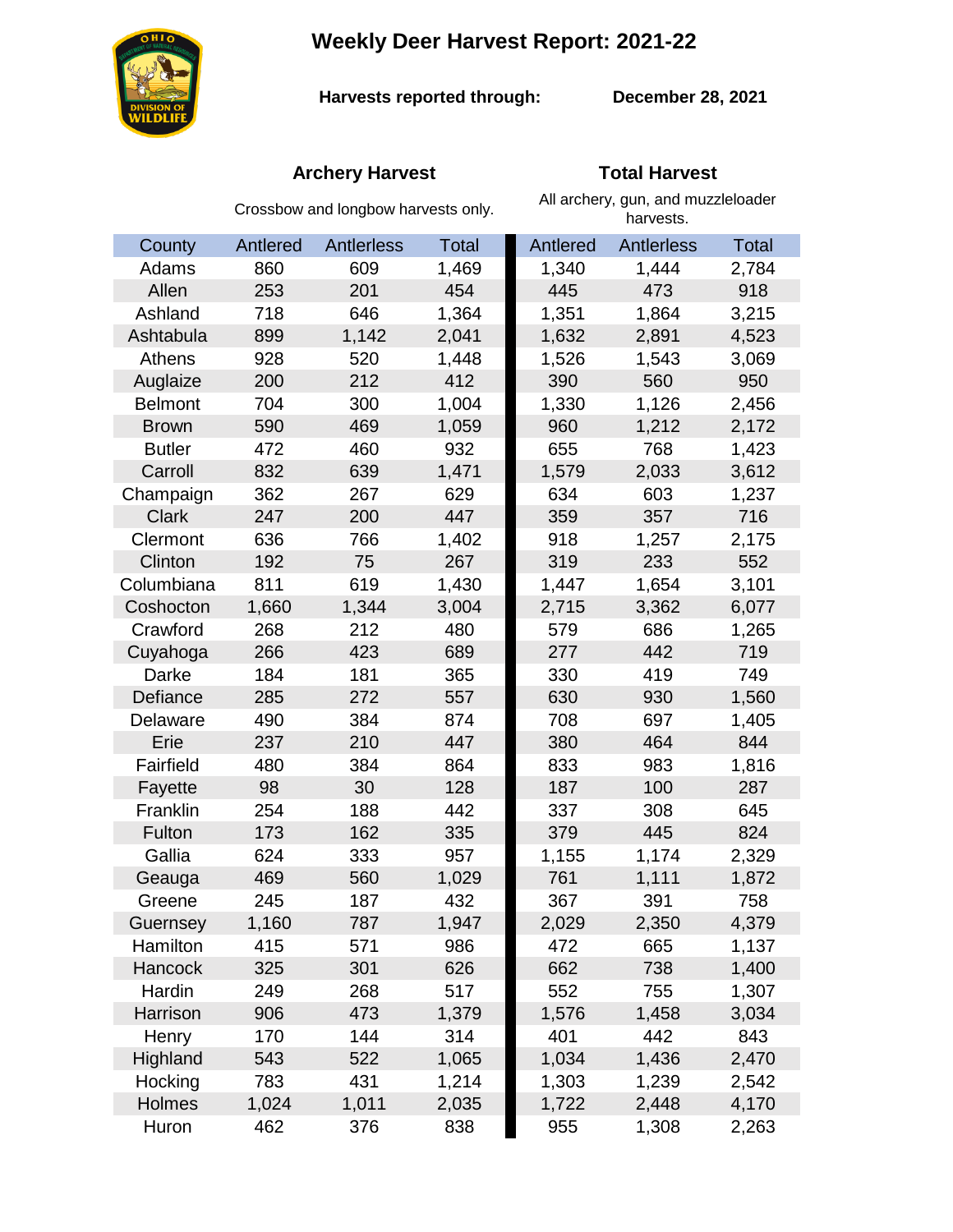**Weekly Deer Harvest Report: 2021-22**



**Harvests reported through:** 

**December 28, 2021**

# **Archery Harvest Total Harvest**

|                | Crossbow and longbow harvests only. |                   |              | All archery, gun, and muzzleloader<br>harvests. |            |              |
|----------------|-------------------------------------|-------------------|--------------|-------------------------------------------------|------------|--------------|
| County         | Antlered                            | <b>Antlerless</b> | <b>Total</b> | <b>Antlered</b>                                 | Antlerless | <b>Total</b> |
| <b>Jackson</b> | 710                                 | 443               | 1,153        | 1,155                                           | 1,243      | 2,398        |
| Jefferson      | 710                                 | 243               | 953          | 1,204                                           | 836        | 2,040        |
| Knox           | 1,059                               | 1,050             | 2,109        | 1,863                                           | 2,747      | 4,610        |
| Lake           | 241                                 | 331               | 572          | 309                                             | 449        | 758          |
| Lawrence       | 472                                 | 171               | 643          | 845                                             | 622        | 1,467        |
| Licking        | 1,301                               | 1,051             | 2,352        | 2,051                                           | 2,454      | 4,505        |
| Logan          | 457                                 | 514               | 971          | 799                                             | 1,187      | 1,986        |
| Lorain         | 571                                 | 509               | 1,080        | 918                                             | 1,122      | 2,040        |
| Lucas          | 186                                 | 232               | 418          | 246                                             | 297        | 543          |
| Madison        | 172                                 | 107               | 279          | 303                                             | 278        | 581          |
| Mahoning       | 545                                 | 464               | 1,009        | 800                                             | 980        | 1,780        |
| <b>Marion</b>  | 203                                 | 169               | 372          | 440                                             | 468        | 908          |
| Medina         | 613                                 | 652               | 1,265        | 943                                             | 1,232      | 2,175        |
| Meigs          | 794                                 | 506               | 1,300        | 1,371                                           | 1,538      | 2,909        |
| Mercer         | 171                                 | 195               | 366          | 371                                             | 504        | 875          |
| Miami          | 245                                 | 193               | 438          | 365                                             | 409        | 774          |
| Monroe         | 569                                 | 245               | 814          | 1,103                                           | 1,072      | 2,175        |
| Montgomery     | 238                                 | 269               | 507          | 323                                             | 421        | 744          |
| Morgan         | 746                                 | 440               | 1,186        | 1,302                                           | 1,519      | 2,821        |
| Morrow         | 427                                 | 338               | 765          | 736                                             | 827        | 1,563        |
| Muskingum      | 1,371                               | 734               | 2,105        | 2,308                                           | 2,347      | 4,655        |
| Noble          | 751                                 | 487               | 1,238        | 1,281                                           | 1,507      | 2,788        |
| Ottawa         | 136                                 | 118               | 254          | 216                                             | 254        | 470          |
| Paulding       | 202                                 | 225               | 427          | 488                                             | 685        | 1,173        |
| Perry          | 659                                 | 394               | 1,053        | 1,158                                           | 1,238      | 2,396        |
| Pickaway       | 164                                 | 98                | 262          | 338                                             | 257        | 595          |
| <b>Pike</b>    | 552                                 | 339               | 891          | 848                                             | 785        | 1,633        |
| Portage        | 659                                 | 636               | 1,295        | 1,023                                           | 1,304      | 2,327        |
| Preble         | 285                                 | 221               | 506          | 465                                             | 489        | 954          |
| Putnam         | 197                                 | 158               | 355          | 382                                             | 431        | 813          |
| Richland       | 866                                 | 775               | 1,641        | 1,419                                           | 1,906      | 3,325        |
| Ross           | 785                                 | 531               | 1,316        | 1,320                                           | 1,345      | 2,665        |
| Sandusky       | 255                                 | 238               | 493          | 404                                             | 482        | 886          |
| Scioto         | 588                                 | 388               | 976          | 905                                             | 962        | 1,867        |
| Seneca         | 399                                 | 338               | 737          | 823                                             | 1,065      | 1,888        |
| Shelby         | 216                                 | 248               | 464          | 405                                             | 592        | 997          |
| <b>Stark</b>   | 799                                 | 729               | 1,528        | 1,193                                           | 1,492      | 2,685        |
| Summit         | 571                                 | 613               | 1,184        | 667                                             | 747        | 1,414        |
| Trumbull       | 844                                 | 1,063             | 1,907        | 1,369                                           | 2,122      | 3,491        |